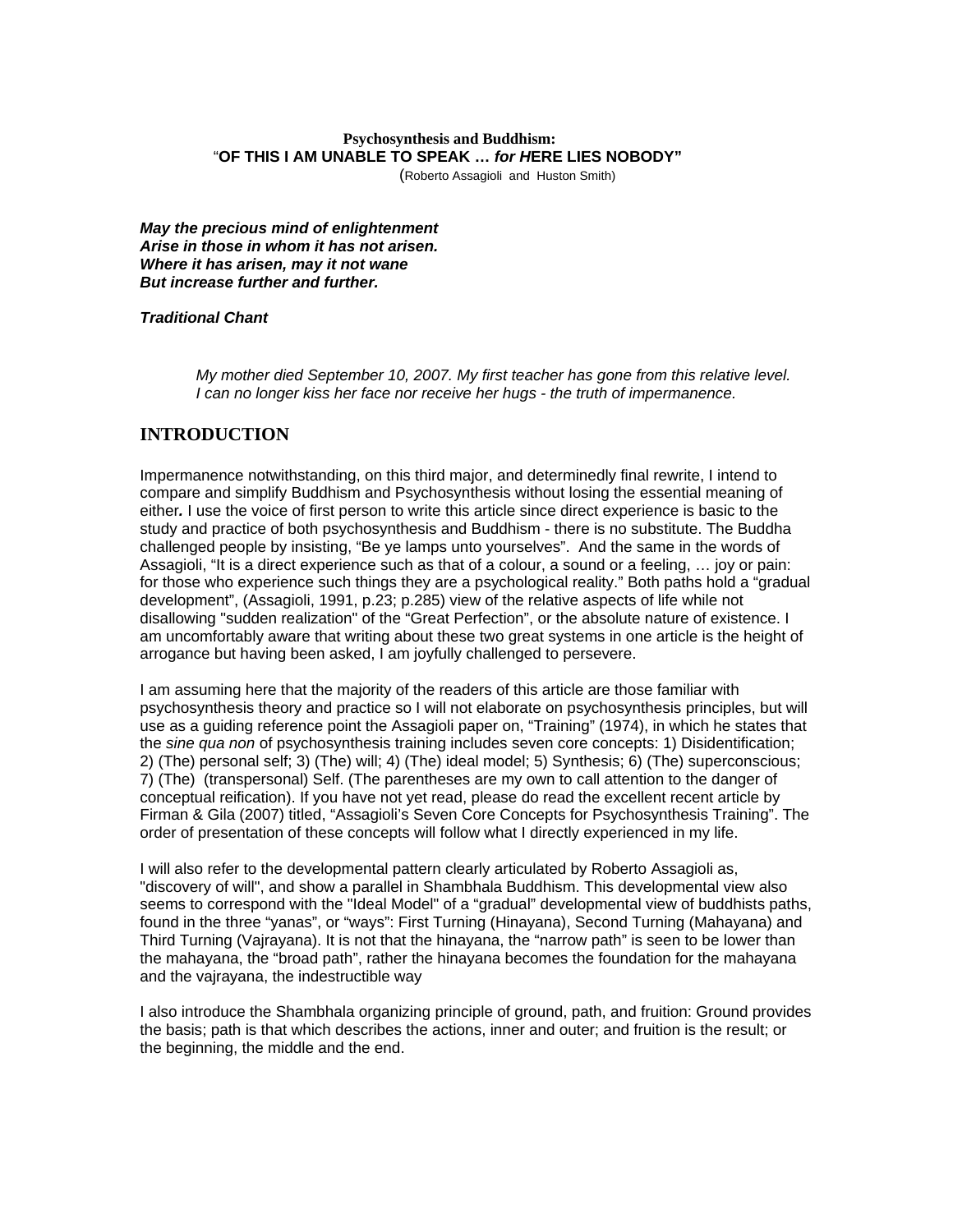# **GROUND**

*Growing up, like any other life, there were moments of awe, magic, and tears, but most of it was*  about learning what was going on, waking-up to the relative world. I was being reared by secular *humanists in the intellectual atmosphere of college campuses, general semantics conferences, and on-going discussions about words, life, politics, art, and perception. This was our life and this was what seemed real to me. My mother frequently stated, "The only rule we have around here is the Golden Rule", (which they usually followed). My parents were actively working for equality and relief of suffering through the civil rights movement in the south, in spite of death threats.* 

*"…we need to know the true nature, meaning, and function of suffering. We need to discover the best attitude to adopt towards it. Above all we need to learn how to transform it and make it into a source of spiritual blessing." (Assagioli, 1991, p.173)* 

*"Whether these views, (eternalism, etc.) or their opposites are held, there is still rebirth, there is old age, there is death, and lamentation, suffering, sorrow, and despair… I have not spoken to these views because they do not conduce to absence of passion, tranquility, and Nirvana. And what have I explained? Suffering, have I explained, the cause of suffering, the destruction of suffering have I explained. For this is useful." (The Buddha, as quoted in Smith, 1986, p.143)* 

The ground of psychosynthesis arose with Roberto Marco Grego who was born in Venice on February  $27<sup>th</sup>$ , 1888, to a well-to-do Jewish family. Two years later his father suddenly died and Roberto became so ill he was hospitalized. During this time, his mother met Dr. Emanuele Assagioli whom she married in 1891. Early in his tender young life, he experienced grief and loss, but he continued to thrive and enrolled in medical school in Florence in 1904 at the age of 16. During these studious, youthful years he met with Florentine intellectuals and contributed his writings to various journals. He was in correspondence with Sigmund Freud and others who were engaged in the study of psychology and psychiatry. By 1909 the essentials of psychosynthesis were conceived as evidenced in his writing. He became one of the most active supporters of psychoanalysis. By 1912, Freud contributed to Assagioli's own journal, "Psiche".

World War I found Assagioli serving as a lieutenant-doctor in 1917. Subsequently, he married Nella Ciapetti, in 1922, and they gave birth to his son, Ilario in 1923. He had friendships with others who shared his interests in medicine, psychiatry, psychology and spirituality, such as Tagore, Alice Bailey, Jung, and Keyserling. By 1926 he had founded the Istituto di Cultura e Terapia Psichica subsequently renamed in 1933, the Istituto di Psicosintesi.

He visited America to speak in 1934 and in 1937, but, returning home to Italy, was jailed in 1940 for his pacifist activities. His son died a premature death in 1951 following the trials of escape from Nazi persecution, but again Assagioli persevered to form the Italian Union for Progressive Judaism with Martin Buber in the early fifties. By 1957, the Psychosynthesis Research Foundation was founded in the U.S.A. This Jewish mystic who studied the Kabbalah and other mystical traditions continued to aspire to find scientific methods of helping guide people on the path to transform suffering and to awaken to the larger realities of such spiritual qualities of gratitude, silence, humor, and joy. He peacefully died in 1974 at his home in the Italian countryside.

During the sixties, Assagioli often collaborated with Abraham Maslow, and thus, "participated in two great revolutions in psychology: first psychoanalysis, and later humanistic and transpersonal psychology." He was one-pointed, and intentional in his work and remained in dialogue with others of similar pilgrimage such as Lama Govinda. He continued to study spiritual awakening and how to make that possibility a practical reality. " What Aurobindo called yoga, what Abe Maslow called self-actualization, what Fritz Perls called organismic integrity, Assagioli called psychosynthesis. All these share basically the same idea – that there is a natural tendency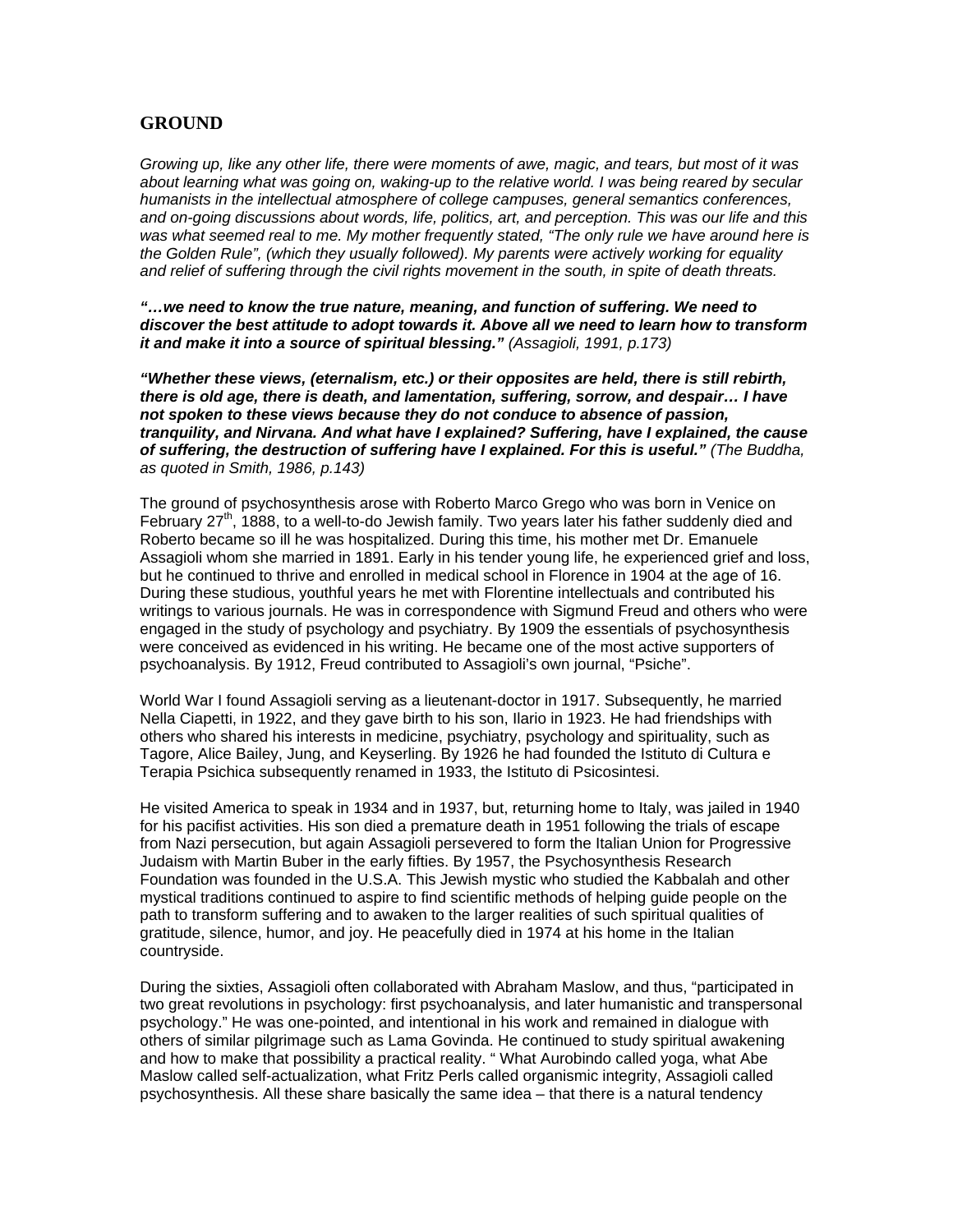toward evolution, toward unfoldment, that pervades the universe as well as the human sphere, and that our job now is to get behind that and make it conscious. " (Ferrucci et al, 1988, p.44-45)

Buddhism arose in India about 2,500 years ago in response to the teachings of Siddhartha Gautama. This young prince was born to a life of wealth and a luxurious, protected upbringing. In his twenties, he glimpsed passing sights of people who were old, diseased, and dead. Then he saw a wandering monk and learned about the possibility of withdrawal from the world. In order to find a way to overcome these horrible sufferings, he decided to leave his palace to study *raja*  yoga with two Hindu masters, and then joined a band of ascetics to master his body. In the final phase of his search, he used the "middle way" to combine "rigorous thought and mystic concentration" (Smith, 1986, p.126) as he sat under the bodhi tree to attain the Great Awakening.

At first he refused to try to teach the profundity of his understanding believing it to be beyond his ability, "How could one show "what can only be found, teach what can only be learned?" Then he eventually realized there were some who would understand so for nearly a half century he taught unflaggingly. "… his public hours were long, but three times a day he withdrew that through meditation he might restore his center of gravity to its sacred inner pivot." At the age of 80 in 480 BC, he died of accidental food poisoning. (Smith, 1986, p.128-129)

To discuss the study of Buddhism involves first recognizing that there are as many different streams of Buddhist understanding and practice as there are in Christianity. What makes Buddhism unique, shared by the different streams of Buddhism, is an acceptance of the Four Seals: All compounded things are impermanent; All emotions are pain; All things have no inherent existence; and Nirvana is beyond concepts. This way of stating these concepts is deliberately provocative. For a humorous, readable commentary on the Four Seals, I refer you to the book, What Makes You *not a* Buddhist, by Dzongsar Jamyang Khyentse, (2007). But, be warned, reading it may lead you to another deeper/higher understanding of buddhism.

Additionally, common to all the streams of buddhism, is the act, formal or not, of "taking refuge", focusing ones mind on the Three Jewels, the Buddha, the Dharma, and the Sangha. This simply means directing one's trust, attention, and practice to the example set by the teacher, the buddha; hearing, contemplating, and meditating on the teachings, the dharma; and being open to the guidance offered by other companions walking the path, the sangha. When I speak of the teachings, I will be primarily referencing Shambhala Buddhism, which is a Tibetan Buddhist vajrayana tradition related to the Ri-me school, the path I have been practicing and studying since 1985. From this point, I will simply refer to the vajrayana view and practice as Shambhala, a socially active path concerned with helping to create enlightened society. (Yoemans, 1992)

The concerns of the Ri-me (pronounced, ree'-may) school is primarily concerned with what spiritual implications exist for individuals. This view is non-denominational and containing, "sensibilities of mutual appreciation, commitment to contemplative practice, and respect for differences." (Kyabgon, in Ed. Midal, 2005, p.171) More simply, in the words of Chogyam Trungpa Rinpoche, the founder of Shambhala Buddhism in America, "We are talking in terms of needing to develop a personal connection with one's body and one's mind." (Simmer-Brown in Ed. Midal, 2005, p.79)

Here we find clear similarities of Shambhala and psychosynthesis. Fundamentally, the emphasis of both is on the mind-body connection, spiritual awakening, and embodying the teachings in everyday life. Early in Assagioli's career, "...the bio-psychospiritual reality of (humans) came to him (Assagioli) in its entirety", and he later stated, "The proper name of psychosynthesis should really be 'biopsychosynthesis'." Assagioli describes the importance of two aspects of psychical process or moments which are inseparable and yet distinct; first, consciousness and understanding, and second, the application of these two. (Assagioli, 1991) Similarly, Shambhala describes this view as Basic Goodness, and the action as "joining heaven and earth": the limitless, luminous possibilities of heaven, (consciousness and understanding), accommodate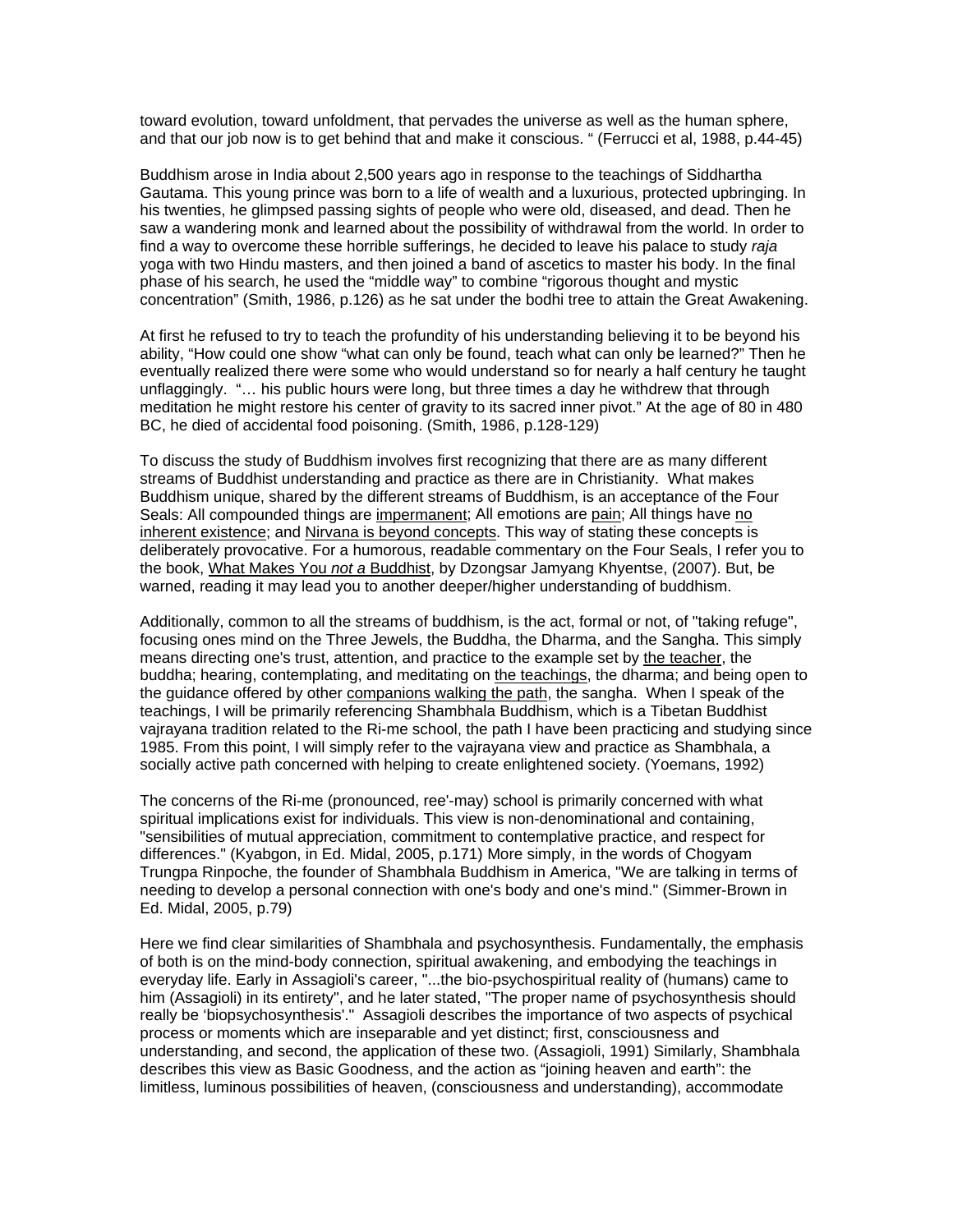and inspire, (joining), the limiting, penetrating practicalities of earth, (application). In this way, we may embody the teachings in everyday life. (Trungpa, 1985)

# **PATH**

*Life got serious when I got married because I was marrying for love against my parents wishes, thinking I knew better than they did what I really needed, and because I took my wedding vow to heart, "for better or for worse till death do us part." In 1965, the year we married, life started to get very hard. My husband was emotionally and physically abusive and I responded with fear and anger. I began to learn more about suffering, all the time thinking that I could change things to be more positive if only I could really learn how to love, (but secretly wishing him dead): Identification and the truth of suffering – concepts and words I didn't know at the time. I had no awareness of will, personal or transpersonal, but was determined to, "stay with it". The pain of this time led me to begin a search for a way out of being completely stuck, identified, and immersed.* 

## **Personal self or "I"**

*"The field of consciousness…is used to designate that part of our personality of which we are directly aware…(but) the "I" of conscious self, the point of pure selfawareness is…quite different from it…(different from) the changing contents of our consciousness…and can be compared to that existing between the white lighted area on a*  screen and the various pictures which are projected upon it." (Assagioli, 2000,p.16)

Assagioli saw "I" as, "the most elementary and distinctive part of our being – in other words, its core", distinct but not separate from any contents of experience or elements of personality, which "can act as a unifying center, directing those elements and bringing them into unity of organic wholeness" (Ferrucci, 1982, p.61) "He conceived "I" or personal self as awareness, and intentionality, or will." (Brown, 2004,p.14) This pure space of "I" is easily confused with various subpersonality identifications so we begin by first recognizing the differences between our "survival personalities" and various expressions of "I"- energy. (Firman & Gila, 2002)

Similarly, in Shambhala, the understanding of "I" is of prime importance and is related to two overall organizing principles arising from the basic ground, distinct but not separate, the feminine space of awareness, and the dynamic, active masculine principle expressing form and luminosity. In essence, "I" is understood to be the same as the basic ground of being. Most of us, however, do not recognize who we are in essence so, in the early stages of training, the conventional use of "I" references identification with "ego", (or subpersonalities).

Basically, it is our confusion about the true meaning of "I" which is the root cause of our suffering. Since we don't recognize our conditioning and various "ego" identifications we cling to this notion of "I" as something we need to protect, giving rise to defenses since we do not yet understand the indestructible nature of our true essence.

The Buddha presented the first turning of the wheel of dharma at Deer Park, and the content was the four noble truths, karma, and selflessness of the person. The first noble truth is all ordinary existence is suffering; second, this suffering results from our own karma, and this karma is created through the defilement of our own mind which comes from our clinging to a belief in a truly existent, permanent individual self or ego; third, it is possible to free ourselves from suffering; and fourth, he described the way beyond suffering by attaining nirvana which requires practicing the path, counteracting the clinging to ego or self through the Noble Eight-fold path.

With the second noble truth, the cause of suffering, the Buddha taught that our suffering relates to our unwillingness to accept the truth of impermanence and it originates in our false belief in a truly existent, separate, permanent self, or ego with all the conditioning learned by that individual. Why is suffering the nature of existence? Everything that exists or can be experienced on the level of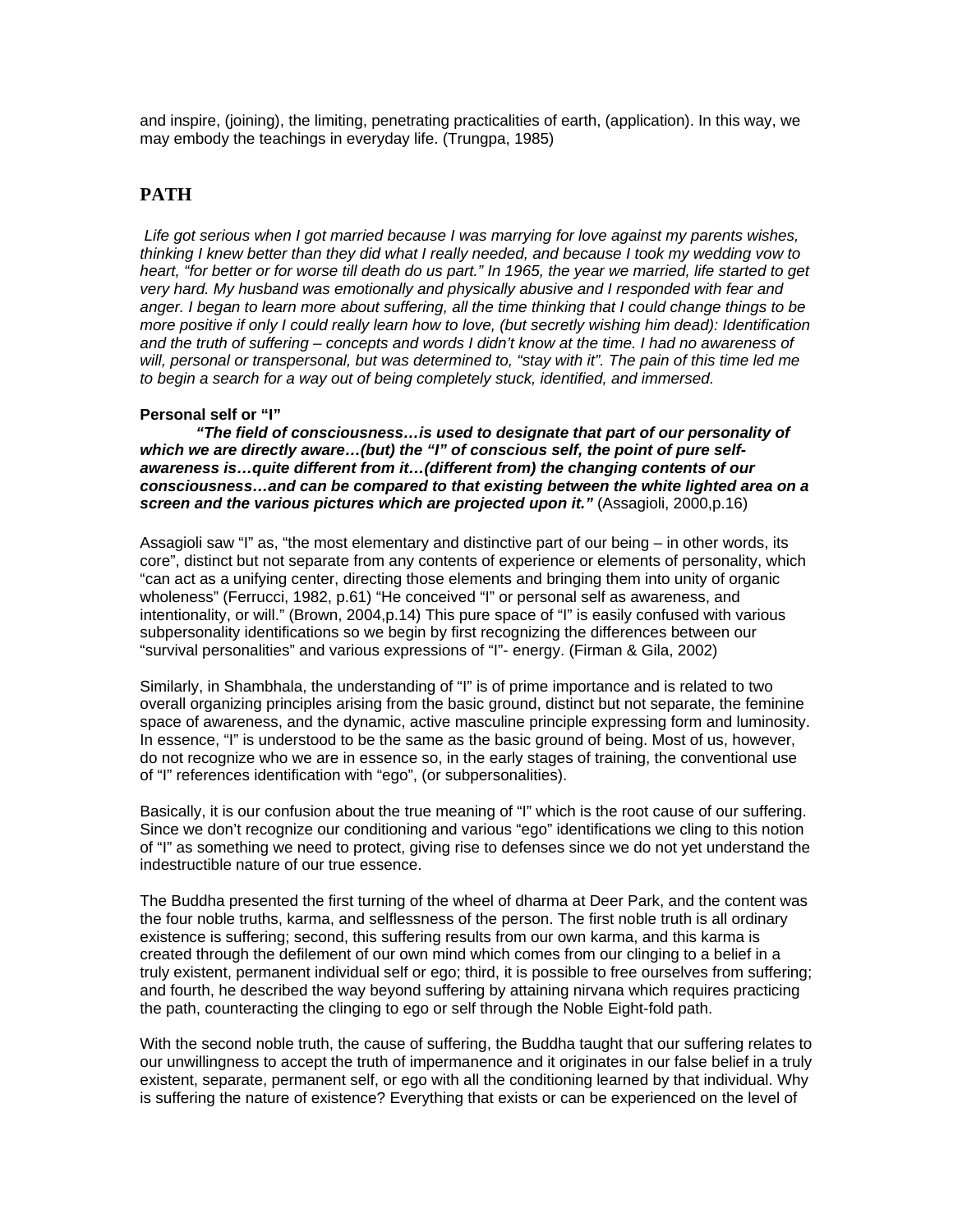relative reality is composite in nature and is therefore impermanent and subject to birth and death. This is a reality which, through our ego-clinging, we continually resist or deny. This fixation is the basis for the arising of the mental afflictions or destructive emotions, the three root poisons, passion, aggression, and ignorance. These poisons result from ego-clinging and result in all of our suffering.

In the view of Shambhala, these various identifications, all of which we call "I", are constructed and conditioned to have certain sets of thoughts, feelings, and actions. If we continue through life grasping after whatever we think will relieve our pain, that grasping only accelerates the speed with which we are searching for material acquisitions and psychological comforts, identifying with this or that aspect of our ego, or in psychosynthesis terms, identifying with this or that subpersonality. Through the practice of sitting meditation, the solidity of ego gradually begins to become more transparently unreal.

Psychosynthesis views the "I" to be a reflection of the Self, whether Transpersonal or Universal. In Shambhala, "I" eventually is viewed as being That, ultimate Ground of Being, empty and luminous, deluded through natural processes and conditioning into thinking of "myself" as a separate self. It is therefore important to discriminate levels of reality so that absolute and relative levels of reality are recognized as distinct but not separate and are increasingly experienced simultaneously. Source of (my) being is not different in essence than "I". It appears that the view of psychosynthesis practitioners is evolving to receive Assagioli's recognition that there are not two selves but only one: "The Self is one". How long have we psychosynthesists been drawing the big "S" all the way through the egg diagram and beyond?

*So it was courage, loyalty, the devotion of wanting to honor my vow, pride, and fear that conspired to keep me married through the birth of our first child in 1970. We lived in a neighborhood of young parents and I became friends with some Christian mothers who were learning to honor their husbands and be good mothers. I wanted more that anything to be a good wife and a good mother, but was sure I had not even a grain of faith, so my inner search began in earnest. I was being "led" in the direction of Love by the love I saw in my neighbors. Unwittingly and unintentionally, I had created an ideal model peopled by my Christian neighbors who personified love and faith in action. I knew that I wanted to be more like them in my mothering and in my "wifeliness", but deep down I believed I was not as good or worthy as they.* 

#### **Ideal Model**

#### *"The intermediate stages imply new identifications. The men and women who cannot picture their true Self in its pure essence can create a picture and an ideal of perfected personality … for others, that of the good father or mother."*

 *" A genuine "ideal model" has a dynamic creative power; it facilitates the task by eliminating uncertainties and mistakes; it concentrates the energies and utilizes the great and suggestive power of images."* (Assagioli, 2000, p.22-23)

Psychosynthesis practitioners can help people who come to them through a search for ideal models that already exist within the individual. These models can be articulated to help guide both parties through 'creating an idea and then deciding an ideal of a plan of action, to formulate the 'inner program' for creating ideal models of who we can *become*. Ideal models or images can be divided into two groups: first, images representing harmonious development or spiritual perfection; and second, models representing specialized efficiency. Once ideals are created, they can be vivified through utilization of available energies, through development of the personality, and the creation of a firm reorganization of the personality through coordination and subordination of the various energies and functions. (Assaioli, 2000,p.23-25)

In Shambhala, the fundamental ideal model is the Buddha, the human representative of attainable spiritual perfection. Ideal models, as recognized by the lineage, are given and received,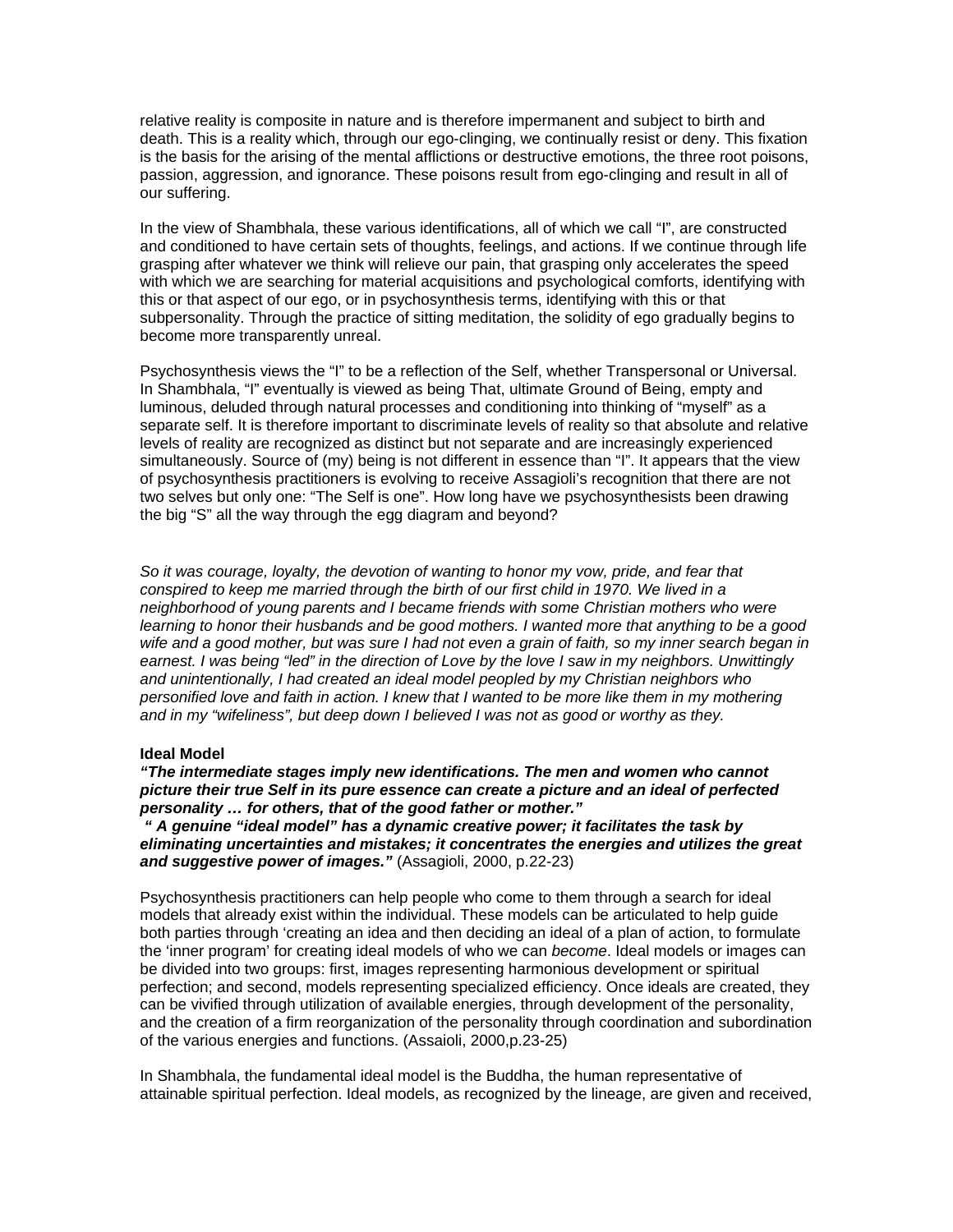not spontaneously manifested through the imagination as they are in psychosynthesis. At first though, the preceptor, or meditation instructor represents a living model of the practitioner of Shambhala through modeling and giving oral instructions as to the way of practice.

Later along the path, various ideal models, representing specialized functions are given through visualization practices, mantras, and a variety of other practices that utilize the involvement of body, speech and mind. The qualities that we seek to cultivate and nurture are contained within the image or visualization, the sound or *mantra*, and the movement, or *mudra.* These qualities are not seen to be developed per se but disclosed, or uncovered, and are given to help form new habit patterns.

The most basic ideal model as taught by the Buddha is that we are each already a Buddha and it is only through sudden or causal factors that obscurations occur which cause us to lose sight of our authentic being. So even though the methods that are taught are uniform, the results allow the emergence of the most unique individuality possible for each person. "This is because we can experience the universal only as an individual. Individuality is therefore as important as universality."(Govinda, 1991, p.163) (Yoemans, 1992)

*My life was consumed with taking care of my children and with introspection. In desperation and encouraged by my friends, I stepped through the door to the world of possibilities again. I began to hope - hope that there was another way for life to open, if only I could find the key. The Third Noble Truth, there is a way to move beyond suffering, was dawning. In spite of my doubtful, questioning, skeptical mind, I began to experience synchronicities, (or in Shambhala, "auspicious coincidence"). I had no idea about the existence of Psychosynthesis or Shambhala, but "The Hound of Heaven" was hot on my trail.* 

#### **Higher Unconscious or Superconscious**

*"The superconscious, or higher unconscious, as described by Assagioli, is the realm of our unconscious that holds our intuitions and inspirations before they dawn in consciousness. It is the source of feelings, motives, and ideas that move us toward harmony, cooperation, beauty, and service."* (Brown, 2004, p. 136) "*Often these are spontaneous, unexpected occurrences, but sometimes they may come in*  **response to an appeal or an earnest wish for an answer ..."** (Assagioli, 1991, p.24)

 As described by Assagioli, (2000), Brown, (2004), and Firman & Gila, (2007) these motivations and inspirations arise from the Higher Unconscious where they may have been repressed, "repression of the sublime". Then we begin to make conscious contact with aspects of ourselves that have lain dormant. (Firman/Gila, 2007 p. 28) These new awakenings may require changes throughout the daily life and these energies may begin to alter ways of understanding and thinking that may have been established patterns for much of life. "If superconscious experiences are a fact, they must of course lend themselves to scientific inquiry, as do all other types of facts." (Assagioli, 1991, p.24).

The teachings of Shambhala likewise carry the message of wholeness. The view is that even emotions and actions that create suffering for self and others have within them the seed of wisdom and the energy of compassion. The process of learning to slow down our minds and settle in a place of peace allows us to begin to open more fully and accept more responsibility for the ways that we participate in creating our lives. As our awareness opens to accommodate more insight, we have the opportunity to discriminate what we choose to bring more fully into our lives and that from which we choose to refrain and desist. Awareness begins to open to more consciousness of what had previously been held unconsciously.

Eight different levels of consciousness are identified through experience and defined by concepts, including the following: the five sense consciousnesses - the eye consciousness, and likewise,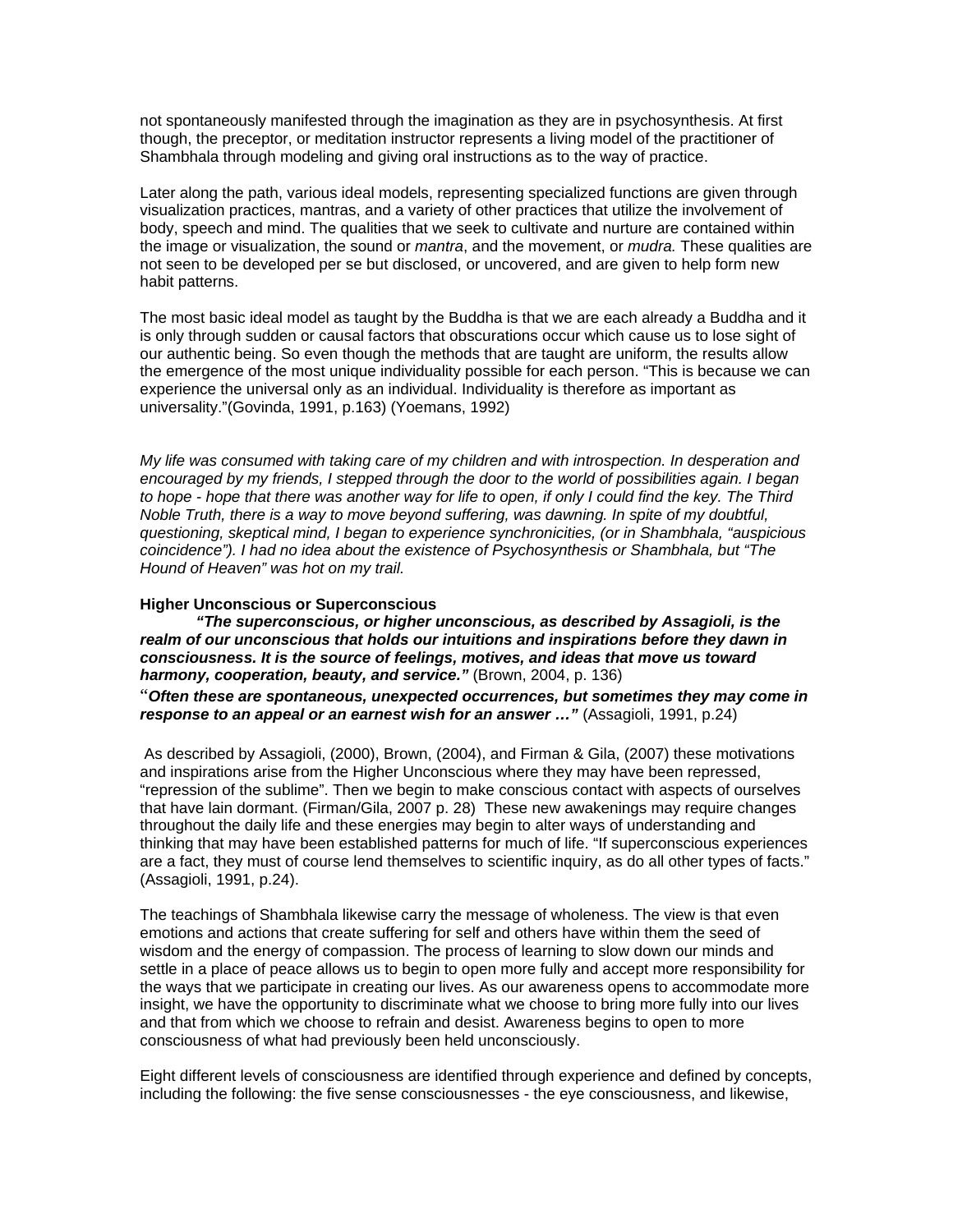the ear, nose, tongue, and body consciousnesses. The sixth is the mind consciousness. All of these six are concept-free, and become means by which we become more aware and expand consciousness.

The seventh consciousness, which has the nature of ignorance, cloudiness, confusion and runs right through the six sense consciousnesses, is known as the creator of duality, starting with "I" and "other". It has an absence of precision and is very blind." (Trungpa, 2005, p.95) It is this consciousness that adds the idea of "me" and "mine" onto our experience.

The eighth consciousness is known as the alaya, the storehouse consciousness where karmic seeds that have been created are stored, and is the unconscious ground of all the others seven. The seventh and eighth consciousnesses are what could be compared with what western psychology refers to as the unconscious. The different levels of consciousness are not considered to be "higher" or "lower" but distinct from each other.

In contrast to the eight consciousnesses, the all-pervading Basic Ground "does not depend on relative situations at all. It is natural being which just is. Energies appear out of this basic ground and those energies are the source of the development of relative situations… So the basic ground is the source of confusion and also the source of liberation." (Trungpa, 2001, p. 9-10)

In order to begin to discriminate these consciousnesses more precisely, the meditation practice is, "identifying yourself with sounds, touchable objects, feelings, breathing, and so on…so the whole idea is to relate to non-duality on a practical level". (Trungpa, 2005, p.98)

*I* began to be very disciplined with every aspect of my life, diet, exercise, speech, patience, and *praying without knowing I was praying always to be able to learn how to love. Christianity was the mental and emotional model guiding me. I only wanted to be able to love and to know what was true. I continued through a clear decision to stay in the marriage and have another child in 1974. Every time I nursed my second child I continued to examine love and life. The Vietnam war was a horror on TV every day and my personal life was becoming utterly hopeless as every change I made was to no avail in improving the quality of my marriage. Will and purification became my practices without knowing those words and without a clue of where it might lead but I was recognizing a tiny sense of control/confidence within myself as the inner examination unfolded.* 

### **Will**

"*Let us realize thoroughly the full meaning and immense value of the discovery of the will. In whatever way it happens, either spontaneously or through conscious action, in a crisis or in the quiet of inner recollection, it constitutes a most important and decisive event in our lives."* (Assagioli, 2002, p.9)

Will describes the dynamic aspect of our being, and is the most direct expression of the Self. "Transpersonal Will is, "the will to transcend personality limitations through union with someone or something greater and higher … the union of will and love." (Assagioli, 2002, p.116) The drawing forward of will requires surrender to an increased process of growth. There is a higher, deeper, wider organizing principle that Assagioli calls the (Higher) Self. The active element, Will, magnetizes the personality to new and more integrated ways of being/becoming.

In Shambhala, working with will is described as ""discipline" and "renunciation". The teachings on karma, (the natural relationship of cause and effect; mental actions which lead to bodily action), instruct students to diligently practice ethical conduct and renunciation through the precepts, (moral and behavioral guidelines for living, especially rigorous for the monastic life).

We begin to recognize how mental actions lead to bodily action and how acting out of ego can easily create harm, so precise attention to our motivations is paramount. "This (karma) is as certain as the fact of planting the seed of a chili will lead to the result of a chili plant". Thus, here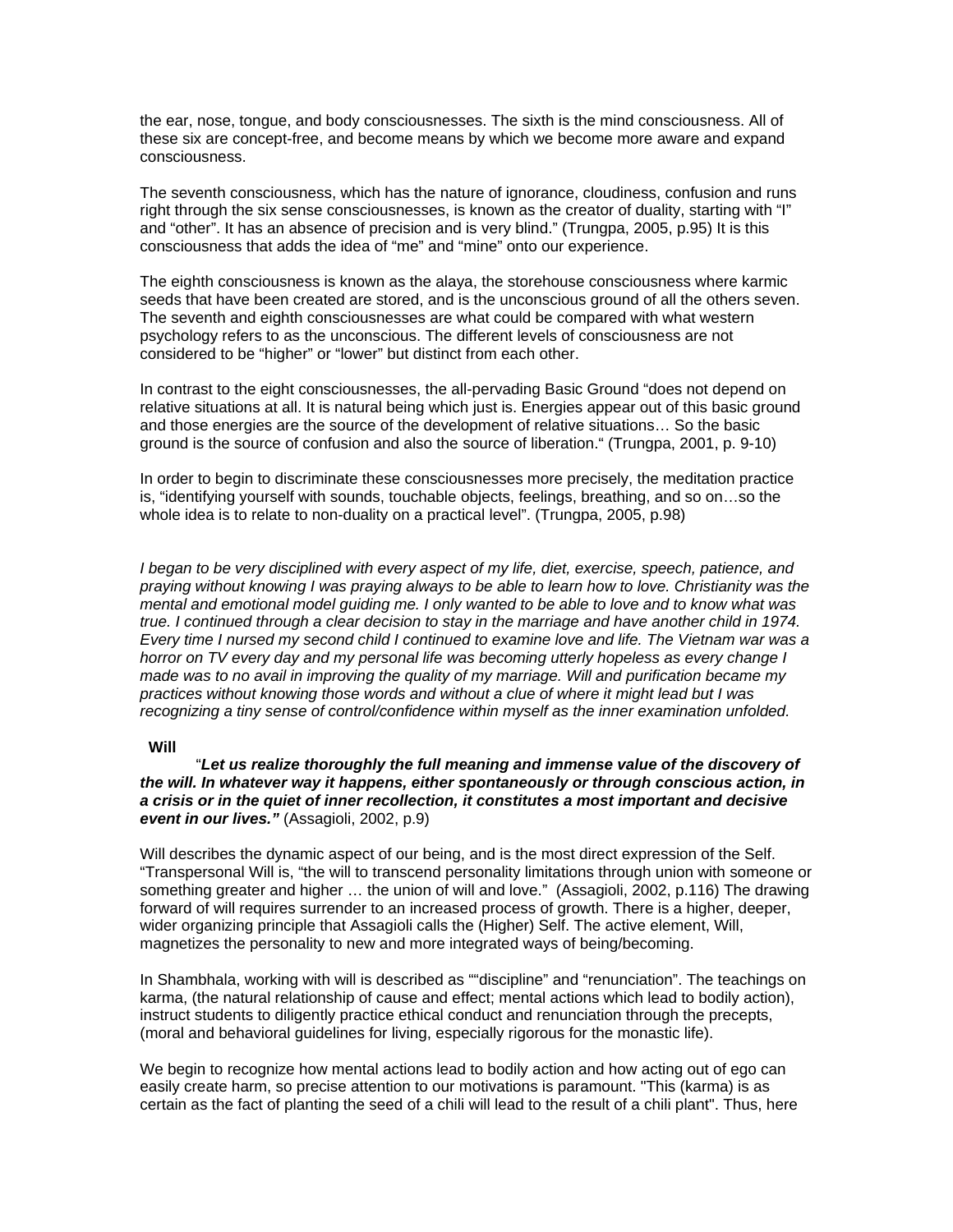is a further similarity with psychosynthesis, in that progress along the path requires the recognition of the necessity and importance of purification. Assagioli has given us the Psychological Laws as practical aids in working with this process.

In Shambhala, the beginning of the path starts with the hinayana which is small or narrow in the sense that the strict discipline of meditation narrows down, or tames, the speed and confusion of mind, allowing the mind to rest in it's own place. We begin to realize that whatever we experience - whether good or bad, positive or negative - is workable, tamable. We begin by dealing with our own mind, first by recognizing how wild and out-of-control it is.

The first way to learn to manage our mind is through contemplating the Four Noble Truths. The four noble truths are causes and effect: the first two are the cause and effect of samsara (a state of existence characterized by suffering); and the second two are the cause and effect of nirvana, (enlightenment, where all delusion and mental affliction is overcome and the mind is unconditionally liberated).

Speaking of Nirvana, Assagioli states, "Here all desires, all personal yearnings are consumed, every attachment is severed and every fear dissolved. Thus released, the spirit acquires an acute, formidable power: it is capable of wuwei, action without action, which nothing can resist." (Assagioli, 2002, p.21) The suffering described by samsara is an all-pervasive feature of our experience because of our desire to resist or deny the existence of our pain.

Trungpa argues this resistance is not something we can eliminate through an act of will, and we only create more pain by trying to do so. We cannot eliminate pain nor have automatic happiness through its absence. The Buddha's teaching is that happiness is obtained through working with pain rather than trying to make it go away. The truth is the sadness of life never goes, and our attitude towards pain and sadness largely determine whether we will predominantly have a happier life or an unhappy one. (Kyabgon, 2005, p.171)

A review of the qualities of will as defined by Assagioli include energy, discipline, concentration, and patience, among other similar qualities. These sound much like the development of what in Shambhala is called the *Six* P*aramitas.* These are qualities that we aspire to cultivate in order to be of greater service to others. These paramitas include generosity, discipline, patience, exertion, meditative concentration, and transcendental knowledge, or wisdom. It is through practice and meditation that we gain the wisdom to see reality clearly and choose to surrender our struggle.

Meditative concentration allows us to see thoughts as they begin to emerge, exist, and decay. It is easy to see that the house we build will eventually decay, but this is true at a more subtle level and we can find the same truth. If we look closely, we see the impermanence inherent in continuity itself. Each moment arises, abides, and ceases. When we see the momentary nature of all of our experience, we see how much we are rendered helpless in matters of choice. We have no choice but to let go of each moment, so learning to consider the "domain of choice" becomes important in determining what we can change and what we cannot change.

In Shambhala, choice is always available, even in situations that are choiceless. The recognition of choice and choicelessness is seen to be a function of wisdom, or a discriminating intelligence that is able to perceive limitations and possibilities

*There was a very clear point where I realized that I had a choice to believe in God or not. After taking logic to the limits of which I was capable, I recognized that the logical next step to determining what was true about the universe, God or not, required a leap of faith. It was happily evident that with God in life there was meaning and without God there was nothing but despair. ("But just because I can believe in God, that doesn't mean I have to believe in Jesus!") I realized my inherent freedom to choose, (I have a will), and with that act of will I decided to choose God and to trust Him with my life and the lives of my children. Now there was an empathetic, loving,*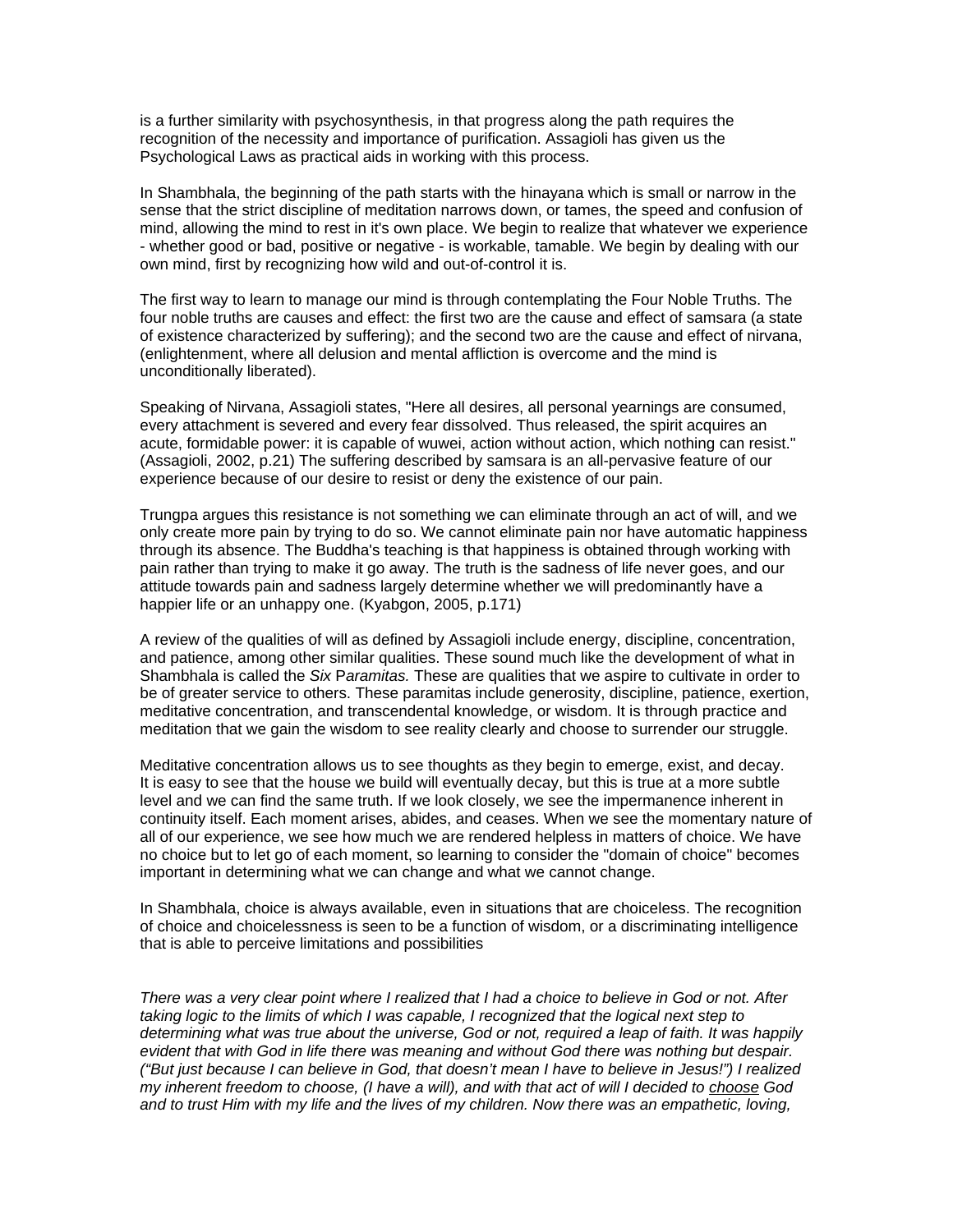*powerful, wise Being to guide me. I had opened to an aspect of my being that I had only seen "out there" in other people, rediscovering imagery, the realm of imagination, the power of prayer, the truth of love, and in short, opening to that part of me so long forgotten. .* 

### **Disidentification**

 **"***We are dominated by everything with which our self becomes identified. We can dominate and control everything from which we disidentify ourselves."* (Assagioli, 2000, p.19)

"In this principle lies the secret of our enslavement or of our liberty. Every time we "identify" ourselves with a weakness, a fault, or a any personal emotion or drive, we limit and paralyze our selves. … our vigilant self … can objectively and critically survey those impulses … and is never really conquered." With the ability to step back, objectify, critically analyze, and discriminate, we are learning how to disidentify, and how to redirect our energy into "constructive channels." (Assagioli, 2000, p.20)

Learning to use this process, we move our awareness from "limited patterns of feeling thought and behavior" (Brown, 2004, p.15), and then to move to a multi-perspective, contentless, open space of awareness. Mindfully and intentionally moving awareness from one state of identification (subpersonality) to another state of identification and/or then to that contentless state of disidentification, (which may or may not be peaceful), increases the sense of freedom and the ability to make choices about our actions. Learning disidentification is also learning how to "center" in "I", in contrast with subpersonality identification.

The notion of learning how to be "centered" does create a reference point for "introspective gravity" to rest. It is a useful construct especially in the "strengthening" of "I", and in helping to create a frame of reference for awareness to stabilize. Through this practice, the field of consciousness expands and the experience of "having will" grows stronger.

Learning to take this position of the Witness is a natural process, "when individual(s) realize that mind and body can be perceived objectively, (they) spontaneously realize that they cannot constitute a real subjective self. This … state of Witnessing is the foundation of all beginning Buddhist practice (mindfulness) [and] of Psychosynthesis (disidentification…)". (Wilber, 1993)

In psychosynthesis, we begin to work more directly with these fixations through learning the process of disidentification, and beginning to make the distinctions between various states of egofixation, or subpersonalities. We also begin to experience and discriminate being "centered", that contentless aware state of being which stands above the multiplicity of its contents. We begin to recognize "I" as a point of reference which is" movable" in terms of content, but stable in terms of function. With this greater sense of choice we can direct our energy in the world with purpose.

In Shambhala, this process is taught, though not so directly, through presentation of the view of Basic Goodness and the practice of meditation. The basic meditation instruction is to simply recognize thoughts as they arise and to label them, "thinking", while not judging any thought as either "good" or "bad". Eventually, and ideally, we are able to rest our minds in that open space of awareness continuing to focus on the object of our meditation, and not being distracted by stray thoughts. The method is different, but the process is the same of learning how to move beyond suffering and limited perspective so we can actually be helpful in the world.

Shambhala trains in the reference point of awareness connecting with the body/breath. Although the Buddha taught the non-existence of a permanent, solid, separate self, with a little "s", so does psychosynthesis when it teaches about subpersonalities. Through teaching disidentification psychosynthesis is teaching about the five aggregates, "heaps", or *skandhas, (*form, feeling, perception, concept, and consciousness. ("I have a body, and I am more than just my body"; "I have feelings, and I am more than just my feelings", etc.) In both Shambhala and psychosynthesis, there is the process of being aware and "letting go".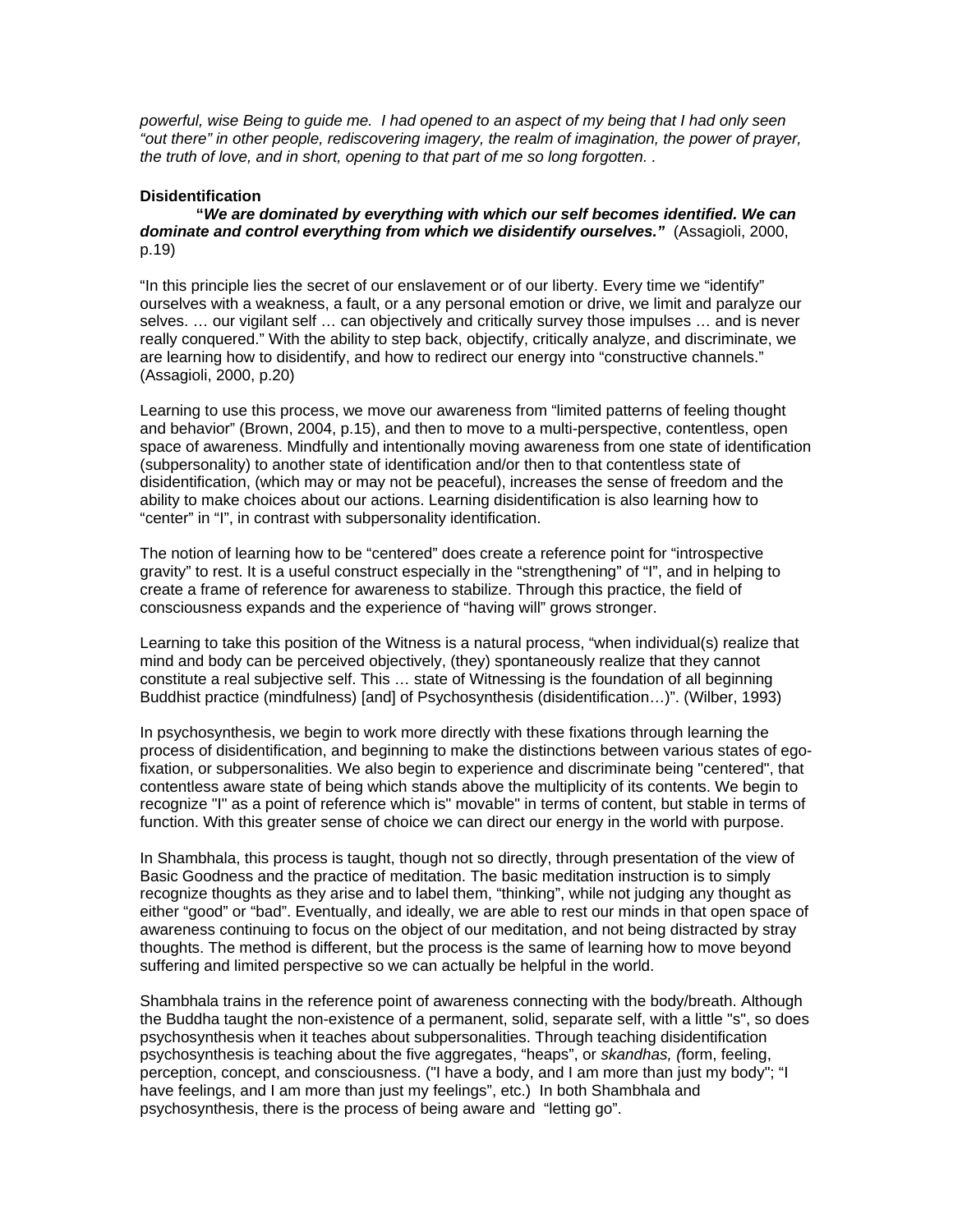If we begin to pay close attention, we realize neither our suffering nor our liberation is a random occurrence. We find we already have a basic nature of sanity within ourselves, and that we can direct the course of our actions toward the result we wish to obtain. This discovery can stop our struggle. "We begin to realize that there is a sane, awake quality within us. In fact this quality manifests itself only in the absence of struggle. So we discover the third noble truth, the truth of the goal that is non-striving. We need only drop the effort to secure and solidify ourselves and the awakened state is present." We must surrender. "We surrender to the raw, rugged, clumsy qualities of one's own ego, acknowledging them, and surrendering them as well... it is disappointing to realize that we have to give up our expectations rather than build on a the basis of our preconceptions." (Trungpa, p.173, in Ed. Midal, 2005)

With this surrender, the fourth noble truth, (the way to move towards the sanity in ourselves and the way beyond suffering), manifests and we become more and more willing to follow the noble eightfold path. The branches of this path consists in the perfecting of our training in the three areas of shila, (discipline), samadhi, (meditation), and prajna, (wisdom). There are many "skillful means" for training in these three areas. In a similar way, psychosynthesis teaches us about discipline primarily through learning to work with will; we learn about meditation through the practices Assagioli presented when teaching the various forms and uses of meditation and guided imagery; and we learn about wisdom through the direct experiences of our own "guidance" through many various ways such as dialogue, journaling, imagery, and symbols.

It was around this time that I had the most amazing experience of my life. In the words of *Roberto, "Of this I am unable to speak …" There is no way words can describe the experience, so*  beyond words, yet it is the most "real" experience of my life: the sudden vision and realization of *the profound perfection, beauty, love, joy, and power that is "the universe, God, Self", and the undeniable fact of experience was/is I am not separate from That. The only word I could find at the time to try to describe the experience to myself was, "Grace", and it is still a word that opens my heart. This revelation turned my life and my beliefs around 180 degrees. This was not only a moment of a peak experience, though it was that, but rather a profound shift in perspective that completely altered my life.* 

#### **Self (Transpersonal)**

*"…At times Self seems to approach awareness directly as if demanding to be recognized as the true center of the individual's life. The individual feels asked to make a significant change and nothing seems to suffice until he or she makes the change."* (Brown, p.136) *"After the solemn, pivotal experience in which the soul is awakened, it truly begins a new life: it is now driven by an intense benevolence, feeling the need to come into complete harmony with the universal life and obeying in all things the divine will. The results of this long, hard work are of great value: a new and deeper enlightenment and greater revelations are the reward of the purified soul."* (Assagioli, 2002, p.153)

Assagioli clarifies the meaning of Self when he says, "The real distinguishing factor between the little self and the higher Self is that the little self is acutely aware of itself as distinct separate individual … In contrast, the sense of the spiritual Self is a sense of freedom, of expansion, of communication with other Selves and with reality, and there is a sense of Universality. It feels itself at the same time individual and universal." (Assagioli, 2000, p. 77) In the words of Yoemans, "Here the experience is one of "interbeing" with all beings, with all creation, so that through contact with the Self the unity of all Life, of which each being is a part, is realized." (Yoemans, 1992, p.11 - 12); (Wilber, 2007)

In Shambhala, the panoramic awareness that develops with insight meditation is related to the concept of *prajna.* Prajna, or intellect, is intuitive as well as intellectually precise. The training of these mental powers gives rise to two-fold egolessness, the recognition of the insubstantiality of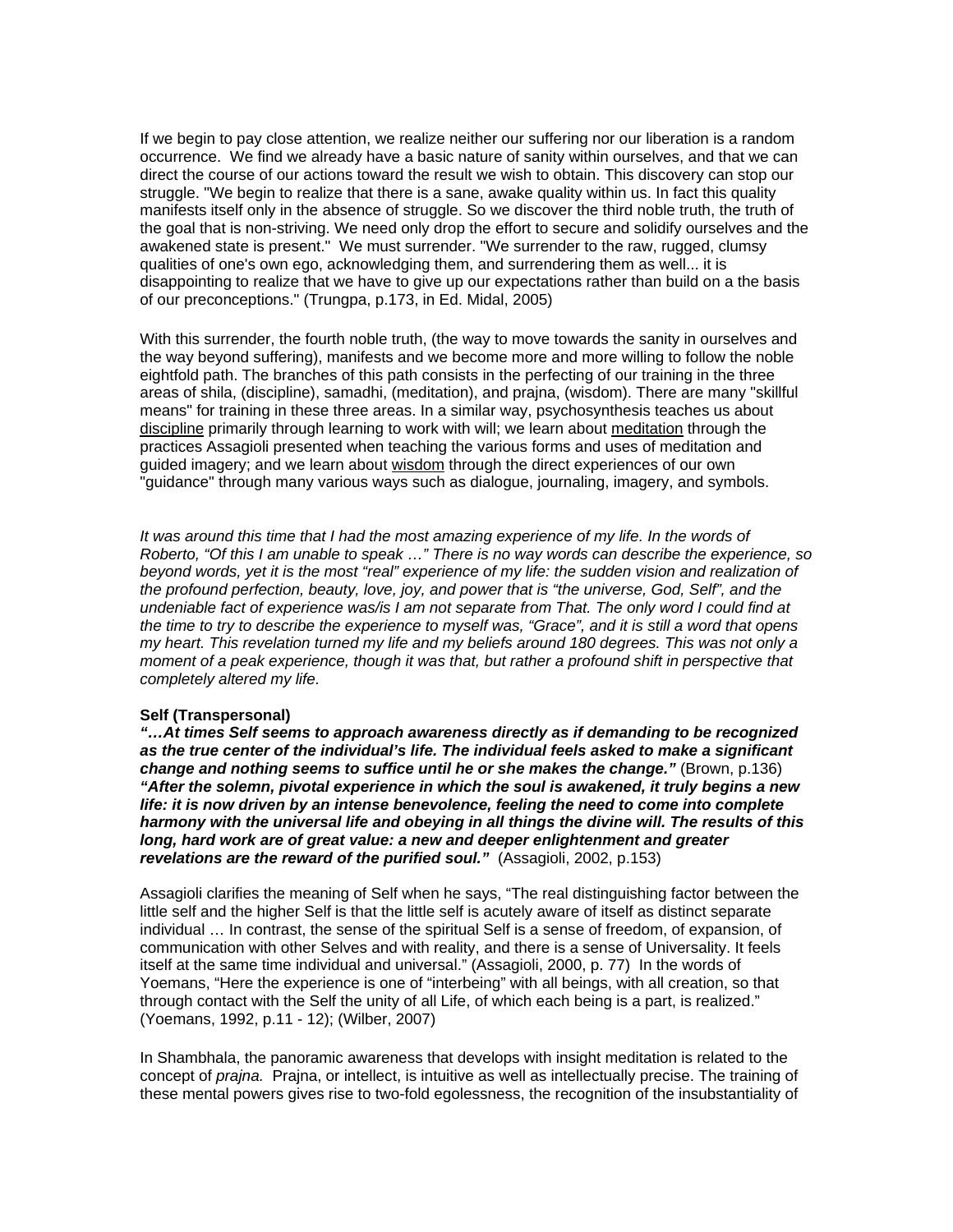both what we call "self" and the phenomenal world. This leads to two distinct, yet paradoxically related, revelations: the recognition of our fundamental aloneness, and a tremendous feeling of connectedness with our fellow creatures and the world." Trungpa Rinpoche is emphatic in declaring that egolessness does not equate with nonexistence, but rather with a manner that is more spacious, "without solid reference points".

It is egolessness that lays the foundation for compassion. When the Buddha turned the wheel of dharma for the second time, on Vulture Peak Mountain, several of his monks were said to have died of heart attacks when they understood the implications of his teaching. It was here in this Second Turning that he presented the complete view of emptiness. Not only is the individual empty of inherent existence, but all phenomena as well, the totality of our experience, both subjective and objective, are empty of independent, truly existent being.

The emptiness teachings of the Second Turning is called the prajnaparamita because it refers to the complete realization of emptiness, as taught in the Heart Sutra, "Form is emptiness, emptiness is also form. Emptiness is no other than form; form is no other than emptiness." In addition to teachings on emptiness, the Buddha also gave teachings on bodhichitta., or "awakened heart."

Giving rise to bodhichitta requires both a good heart and good intelligence. Our hearts generate the warmth to lead to compassionate action, but we need appreciative discrimination to determine which actions will be truly beneficial and which are actions that serve our own self-interests or misconstrue others needs. While bodhichitta is innate, it requires nurturing and training to fully materialize in our mind and actions. Developing bodhichitta is viewed as the key to the Mahayana path. We can likely spend the remainder of our lives in cultivating love and will to fulfill this highest aspiration of the bodhisattva. (Guenther & Kuwamura, 1975)

As we begin to practice these virtuous actions, we naturally begin to long, not only for our own salvation, and for all the world to be happy, peaceful, and free. The decision to work for this aspiration defines the entry into the Mahayana, or great way - training of love and will *par excellence!*

# **FRUITION**

*What followed that amazing experience was a temporary improvement in relationship with my husband, a major move from the city to the country, building our own home with our own hands, planting a garden, starting an independent architectural practice, giving birth again for the third and last time, and helping to found a local Montessori school. I had found Jesus to be my ideal model - a wise, compassionate inner teacher and counselor. Whenever possible I was reading anything I could find that seemed to have any relationship to understanding my inner transformative experience. Could indulging in wishful thinking produce such a profound vision and subsequent change? My independent study was completely concentrated on understanding, "What? was that!"* 

*After several years of reading and practicing prayer I realized that I had a deep need to understand more about how to really discern, "What is the will of God for me, and how can I know that it is God's will and not my own?" Not long after this, when picking my children up from the Montessori School, I noticed their teacher holding a paperback book titled, "The Act of Will"! My eyes riveted, I asked her about it and, for the first time, heard about psychosynthesis! Finally, the word, "grounding", came into my life. The path of descent, the gradual developmental phase, began in earnest and it took a lot of hard work!* 

 *In 1981 I started Psychosynthesis Training with the Kentucky Center and by 1983 had returned to study psychology in graduate school for the purpose of eventually doing psychosynthesis*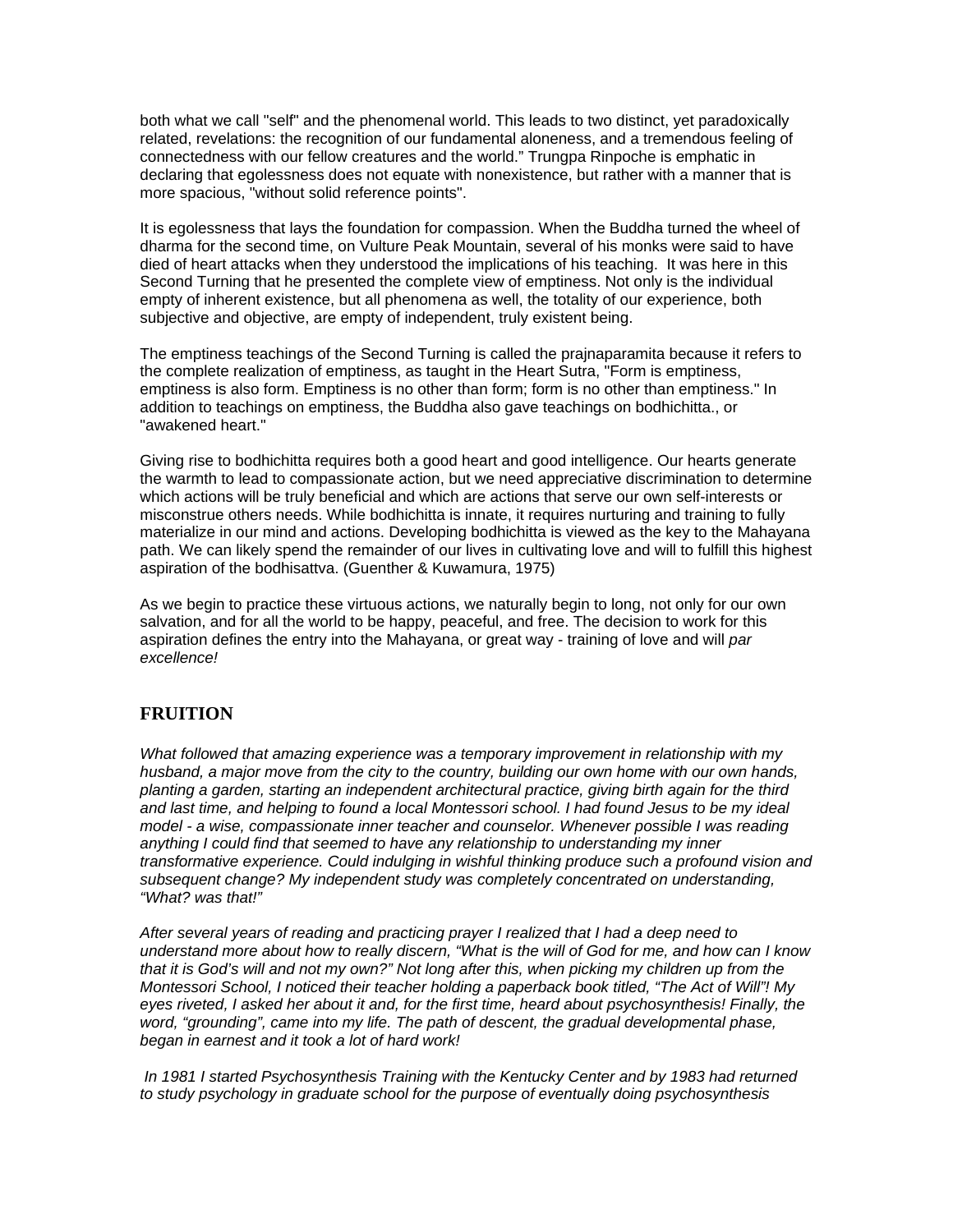*therapy and teaching. Additionally, inspired by learning about meditation in our Center and then taking Transcendental Meditation training, I knew meditation was something I wanted to learn more deeply, so in 1985, Shambhala arrived in my life. I had found a life path to deepen everything that psychosynthesis had led me to embrace – both systems became my companions on a lifelong path of love and will – a willingness to learn to be love* and will*.* 

#### **Synthesis**

 *Psychosynthesis "is first and foremost a dynamic, even a dramatic conception of our psychological life, which it portrays as a constant interplay and conflict between many different and contrasting forces and a unifying center that ever tends to control, harmonize and use them."* (Assagioli, 2000, p.26)

We begin with personal psychosynthesis, a natural process of growth leading to the integration of the personality around "I" – a center of awareness and will. Synthesis, a fundamental process of all of life, is a way of working with the tension and conflict of polarities. The resolution, often not so easy to obtain, is found in recognizing the polarities and learning to disidentify in order to take a larger and more compassionate, comprehensive view of both poles. Awareness of the value of each pole may automatically create a synthesis of the two, higher and more balanced.

The work of spiritual psychosynthesis is resolving the natural tension of dualism and working with the alignment of "I" and the personality with Self. The dynamic tension of the polarities of the personality and the larger reality forms a creative cauldron. "The chief quality is the experience of synthesis or the realization of individuality and universality." (Assagioli, 2000, p. 77)

And what about this question of "being will"? Firman and Gila have beautifully described the discovery of will, "Just as "I" does not technically "develop", but rather emerges, so will does not technically develop but instead emerges. As with "I", it is more a matter of working with the identifications that obscure and limit will… and methods for developing will are in fact ways to develop qualities and habits that can aid the expression of will, rather than developing will per se." (Firman & Gila, 2007, p.13) At that advanced stage, the discovery of will is *being* will.

The Buddha appears to have addressed this definitely in the discourses on the Third Turning of the wheel of dharma with his teachings on the ultimate nature of mind. He taught that the true nature of mind is not merely emptiness, rather, "our fundamental nature of mind is a luminous expanse of awareness that is beyond all concepts and is completely free from the movement of thoughts. It is the union of emptiness and clarity, of space and radiant awareness that is endowed with supreme and immeasurable qualities. From this basic nature everything arises and manifests", (including our wisdom and our neuroses, (or confusion about our basic nature). Thus, the Buddha introduced the view of buddhanature, or the notion of *tathagatagarbha*. This "declares that the fundamental nature of mind is utterly pure and primordially in the state of buddhahood. It is the absolute buddha. It has never changed since beginingless time. Its essence is wisdom and compassion that is inconceivably profound and vast. *Tathagata* refers to one who has "gone beyond" the ordinary world to the state of perfect enlightenment. *Garbha* is sometimes translated as "womb" or "seed". Thus, tathagatagarbha points to the enlightenment potential that is inherent within all sentient beings, whether they exist as humans, animals, gods, or even demons." (Dzogchen Rinpoche, 2006)

This experience lies beyond the reaches of language. Poetry, implication, metaphor, and imagery are used to convey the insights of love, wisdom, and power that exist in a reality beyond the ordinary perceptions of this relative level of existence, and seek to proclaim the absolute level of truth. Shambhala gives great emphasis to the arts in recognition of the "beyond" of this level.

This potential is covered over by temporary obscurations, "sudden or causal", in the same way the sun may be temporarily obscured by clouds. Instead we see what is perceptible to dualistic consciousness: a stream of sense perceptions, mental constructs, thoughts and emotions that arise and dissolve ceaselessly. It is the appearance of relative phenomena that obscure the direct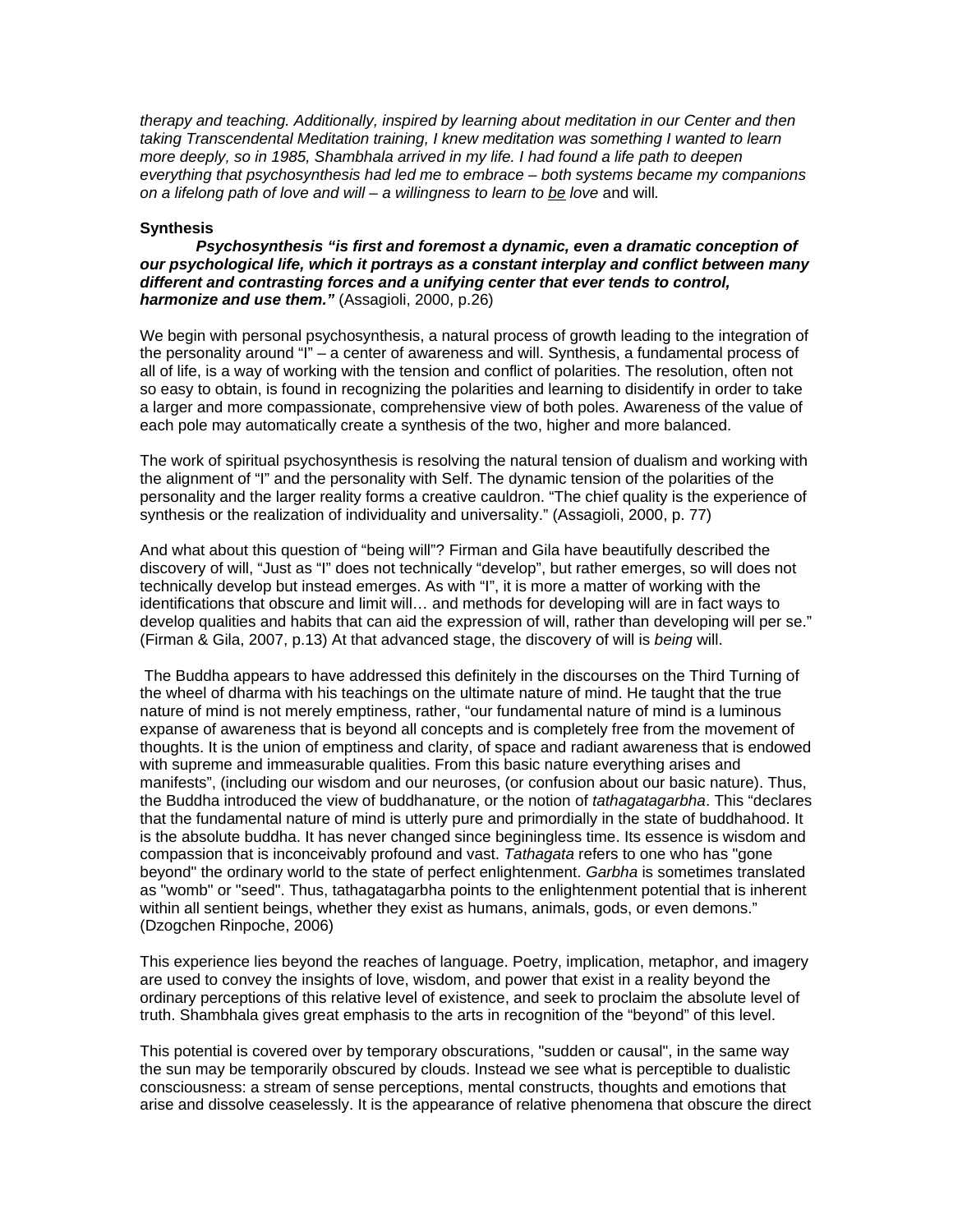recognition of open, brilliant, dynamic reality. It is the radiance of this reality that has led Huston Smith to state the aspiration for his epithet, "Here lies nobody". (Smith, 2006)

At the third turning, the Buddha distinguished his various statements dividing them into statements with " indicative meaning", those statements that indicate the path to awakening without being a direct or definitive statement on the final nature of awakening. The indicative statements lead us in the right direction in a manner that is appropriate to our particular concerns at that time. In contrast, statements with "definitive meaning" pertain directly to the absolute truth and do not require interpretation. Included in this category are the teachings on two fold emptiness of self and the world, bodhichitta, the causes of final awakening, and buddhanature. (Dzogchen Rinpoche, 2006)

Remember, the Buddha taught to liberate beings from their sufferings, not to establish a theory or philosophical system. He didn't offer a single statement of truth but a progression of teachings appropriate to people's differing needs, capabilities, and places on the spiritual path. And always he enjoined his followers to not just take him at his word, but to put the teachings to the test of individual experience since that is the only real way we learn anything.

Similarly, when Assagioli states, "the self-awareness of the conscious 'I' is but a poor reflection of the enduring, immortal essence of the spiritual 'I', the Self", it is only through direct, personal experience that we can know this to be true". And only through this direct experience can we avoid the trap of becoming entangled in words and concepts. "It is here that one comes into contact with Mystery, with the supreme Reality. Of this I am unable to speak; it is outside the confines of science and psychology. However, psychosynthesis can help us to approach it and to reach the very threshold. And that is no small achievement." (Assagioli, 1991, p.31)

## **SUMMARY**

*So now, all these many years later, my heart is completely broken following the traumatic head injuries of my first son and subsequent divorce. Yet, struggling with the difficulty of various egoic interests, some of my greatest joy has come through teaching both these noble paths. The learning that comes through encountering internal and external obstacles continues to lead to humility: recognition of our complete insignificance in the larger picture and simultaneously the importance of our efforts to never give up on our willingness to take the mantle of responsibility that it is up to us to teach healing and peace, to ourselves and others, one and the same.* 

### **Similar, Different, and Inseparable**

*"Kindness and compassion are among the principal things that make our lives meaningful. They are a source of lasting happiness and joy. They are a foundation of a good heart. Through kindness, and thus through affection, honesty, truth, and justice toward everyone else, we assure our own benefit. This is a matter of common sense. Consideration for others is worthwhile because our happiness is inextricably bound up with the happiness of others."* (H.H. The Dali Lama, in Ferrucci, 2006, p. x)

After many years of study and practice in psychosynthesis and Shambhala, I find their view to be so similar that dissecting differences of view are largely philosophical. At the same time, they are completely compatible from a pragmatic perspective. Psychosynthesis offers many "skillful means" that have proven to be of immense value for long-time Shambhalian meditators, while the vast volume and more highly articulated teachings from Shambhala can enhance and illuminate psychosynthesists.

Both paths are empirical and phenomenological. (Assagioli, 2000, p.4) Direct personal experience is "the final test for truth", and both paths are scientific, "aimed at uncovering the cause and effect relationships that order existence." Both paths are pragmatic providing practical,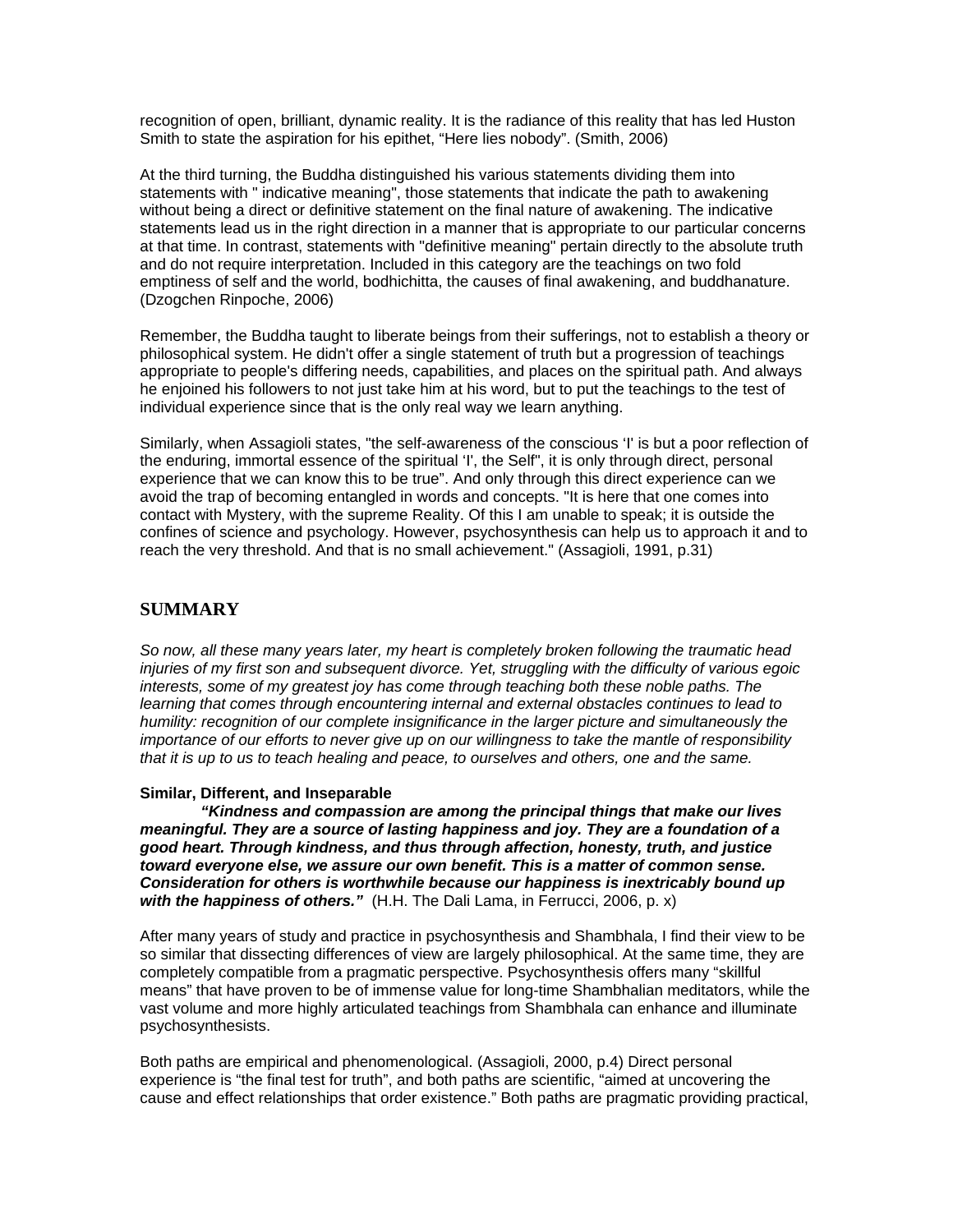therapeutic, psychological methods starting from within, directed to individuals to recognize and access the higher, deeper parts of ourselves, identity, so that the process of growth happens according to "inner wisdom". (Smith, 1986, p.146) This inner guidance is called Self in psychosynthesis, or the luminosity of buddhanature in Shambhala. Both have the view of variable identity, of no "fixed self", that this "I"/self is contentless, and recognize that conditioned, habitual patterns, known as "subpersonalities" in psychosynthesis, and "cocoon" in Shambhala, can predominate in a random, unreflective life.

The goal of both is initially to create a stronger "observer", or "I", to become more awake, with more awareness and will. This allows a way of more intentional living through the practice of discipline. There is also the recognition of external unifying centers in Shambhala through the process of projection. Both ways recognize the vital importance of "view" so that instruction can lead to understanding, first theoretically but then and most importantly, experientially. Both ways rely on the practice of meditation, contemplation, and the development of wisdom through conscious cultivation of qualities for a multitude of various purposes including pursuits of science, beauty, and service. (Wilber, 2007)

The differences between the two systems are largely methodological, for example, imagery in psychsosynthesis is spontaneous, not structured as in Buddhism, and there is not a systematic set of advanced practices in psychosynthesis. However, more importantly, there is a question about the possibility of a difference in view.

Shambhala teaches the truth of non-Self, (Self in this case viewed as a permanent, separate entitity), and holds the non-dual view of the essence of the person as being of the same essence as that universal awareness of which we all partake to a greater of lesser degree. Assagioli does not articulate the deep understanding of "emptiness" which a foundation of understanding in Shambhala.

It is not clear if Assagioli holds the more common Hindu perspective, more dualistic, of individual persons being a reflection of the great One, or if he holds a non-dual view common to both Vedanta Hinduism and Buddhism. In Assagioli's words, "There are not really two selves, two independent and separate entities. The Self is one; it manifests in different degrees of awareness and self-realization…not a new and different light but a projection of its luminous source." (Assagioli, 2000,p.17) This view may also be related to the understanding of consciousness that is different in the two systems.

In psychosynthesis, there is an emphasis on creating a personality that can embody spirit, whereas the non-dual view of Shambhala is that we are fundamentally enlightened already and primarily need to discover the basic essence of who we really are. Additionally, Assagioli reiterated that psychosynthesis is not a spiritual discipline, but is a "scientific conception" without attempting to give an "explanation of the great Mystery – it leads to the door, but stops there." (Assagioli, 2000, p.5)

Though both of these paths arise from traditional wisdom teachings they are vitally alive and changing to adapt to current conditions without losing their pith core. Most importantly is the profound and vast view of life they hold in common. "Without realizing the nature of mind correctly, we have no way to free ourselves from samsara. This is why the correct view is so important: to go beyond conceptual understanding to the direct realization of the absolute, awakened state." (Dzogchen Ponlop Rinpoche, 2006, p.103) "From this place there is no separation from other people, animals, plants, earth, but rather a total union that at the same time affirms and strengthens all the differences and the individual identity of a person, group, organization, culture, or nation." (Yoemans, 1992, p. 12)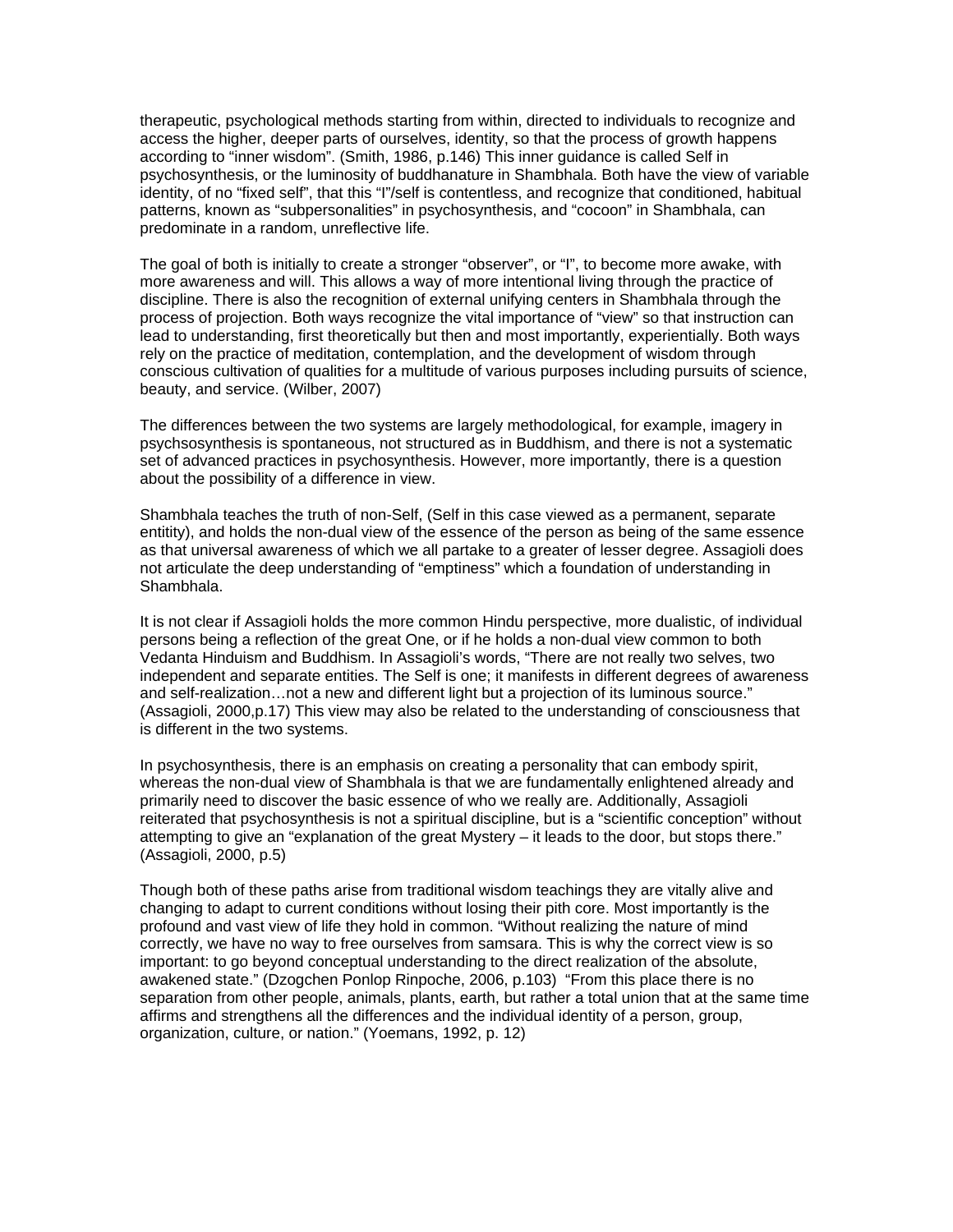*"Dedication of merit* 

*By this merit, may all obtain omniscience, May it defeat the enemy, wrongdoing, From the stormy waves of birth, old age, sickness and death. From the ocean of samsara, may I free all beings.* 

*By the confidence of the golden sun of the great east May the lotus gardens of the Rigden's wisdom bloom, May the dark ignorance of sentient beings be dispelled, May all beings enjoy profound, brilliant glory."* 

# **REFERENCES**

Assagioli, R. (1991). Transpersonal Development: The dimensions beyond psychosynthesis. London: Crucible (Original work published in 1988).

Assagioli, R. (2000). Psychosynthesis: A collection of basic writings. Amherst: The Synthesis Center (Original work published in 1965).

Assagioli, R. (2002). The act of will: A guide to self-actualisation and self-realisation. London: The Psychosynthesis & Education Trust (Original work published in 1974).

Brown, M.Y. (2004). Unfolding self: The practice of psychosynthesis. New York: Helios Press.

Dzogchen Rinpoche, P. (2006). What the Buddha taught. Shambhala Sun, XIV(5).

Dzongsar Jamyang, K. (2007). What makes you not a buddhist. Boston: Shambhala.

Ferrucci, P. (1982). What we may be. Los Angeles: Tarcher.

Ferrucci, P., Bassi, M., Favero, N., Marrone, R., Meucci, F., Sferrazzo, R., Ferrucci, V., Verdone, G. (1988) Roberto assagioli 1888-1988. Fierenze: Istituto di Psiconsintesi.

Ferrucci, P. (2006). The power of kindness. New York: Jeremy P. Tarcher/Penguin.

Firman, J. & Gila, A. (2002). Psychosynthesis: A psychology of the spirit. Albany: Suny.

Firman, J. & Gila, A. (2007). "Assagioli's seven core concepts for psychosynthesis training". Palo Alto: Psychosynthesis Palo Alto.

Govinda Lama, A. (1991). Insights of a himalayan pilgrim. Berkley: Dharma Publishing.

Geunther, H.V. & Kawamura, L.S. (1975). Mind in buddhist psychology. Berkely: Dharma Publishing.